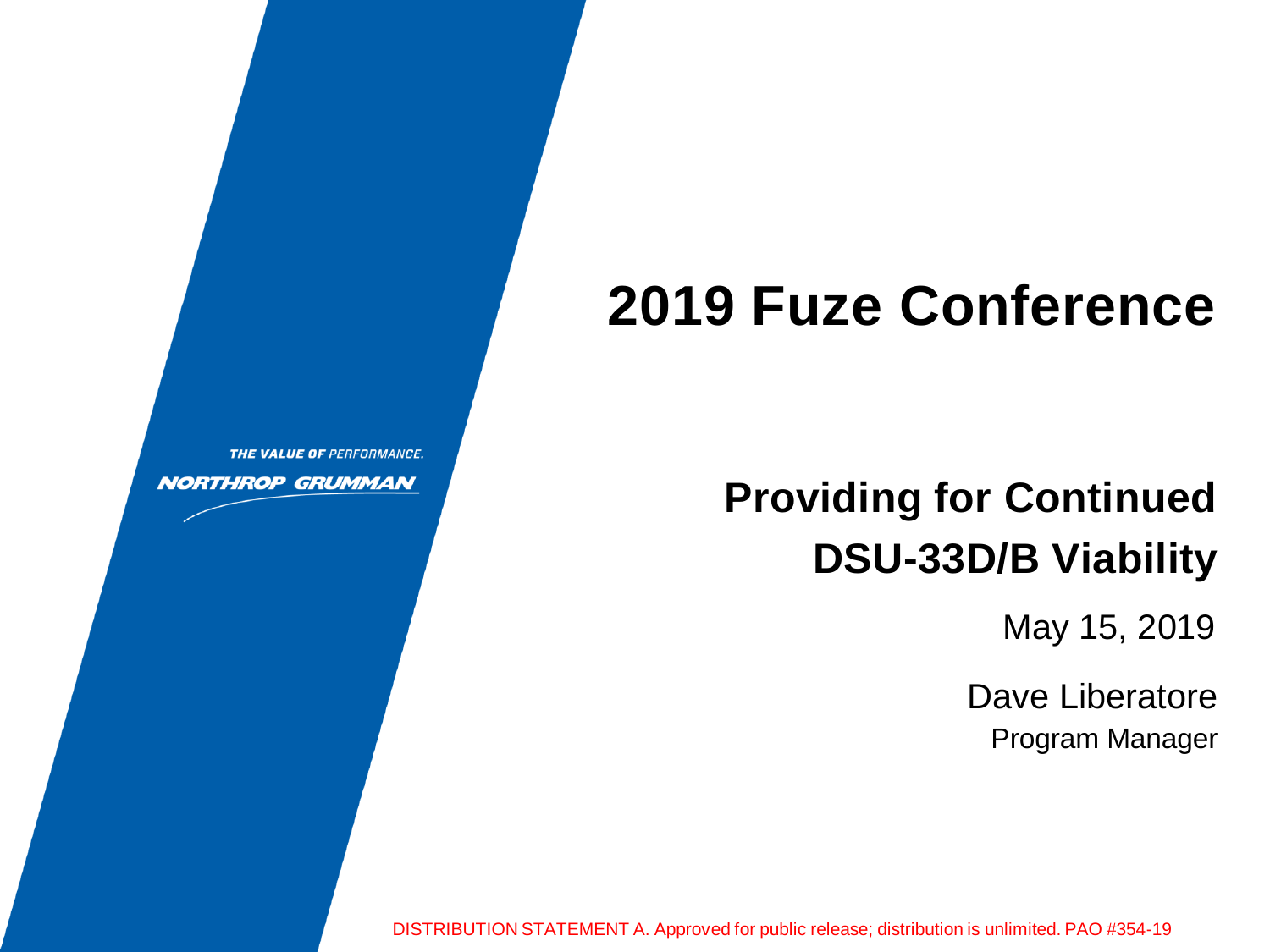

#### **Doppler Radar Proximity Sensor**

- Detects one factory-preset Height of Burst (HOB) and provides fire pulse signal to FMU-139 series and FMU-152 fuzes
- Compatible with M117 & Mk80-series general-purpose warheads, including JDAM variants

#### **Performance Parameters**

- Height of Burst: 14-26 feet AGL
- Operational Life: 200 sec, min
- Storage Life: 13 years
- Service Life: 5 years outside storage container
- Multiple weapon release: salvo: 6, ripple: 24

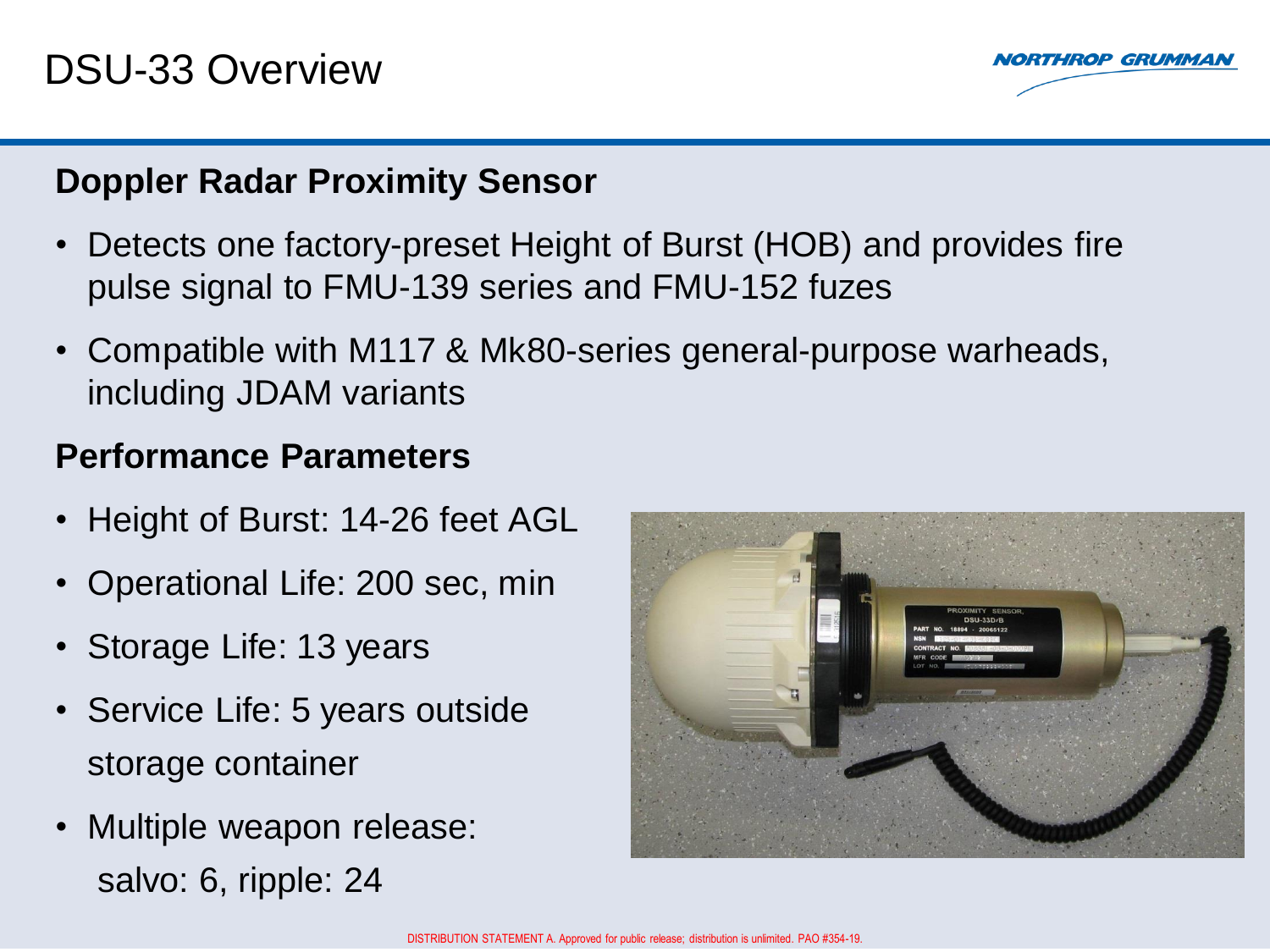### DSU-33 Weapon Configuration (Typical)



**NORTHROP GRUMMAN**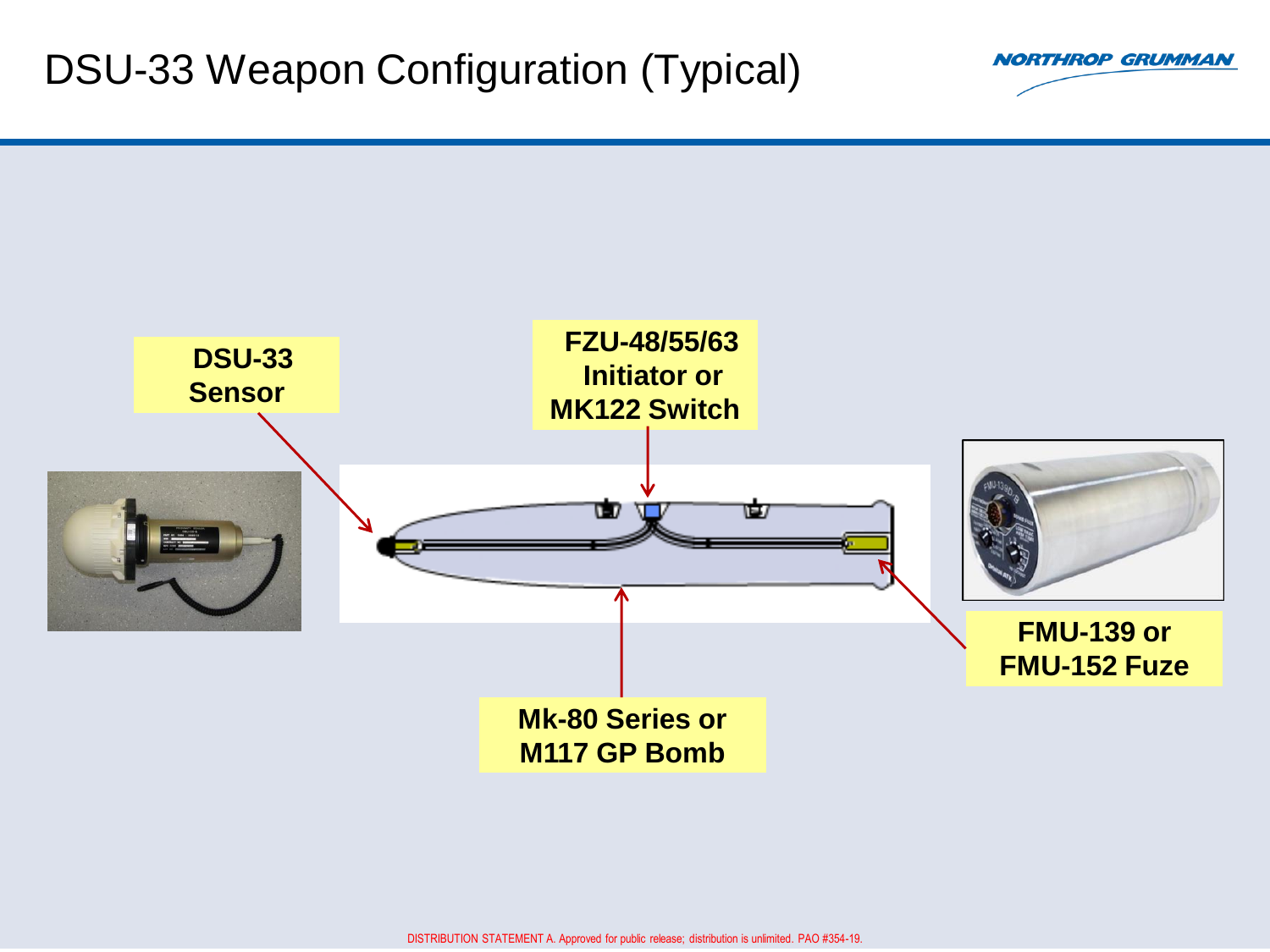#### DSU-33 History



- 1970's: Desire to improve performance of Mk 20/Mk 43 Target Detectors
- 1980's: Motorola develops DSU-33A/B
- 1990-1995: Motorola manufactures DSU-33A/B for USAF
- 1998: DSU-33D/B JDAM-compatible design upgrade is completed
- 2000: ATK begins DSU-33B/B production
- 2006: DSU-33C/B producibility upgrade completed & production begins
- 2008: DSU-33D/B qualified and production begins
- 2018: 200,000<sup>th</sup> DSU-33 Sensor delivered by Northrop Grumman

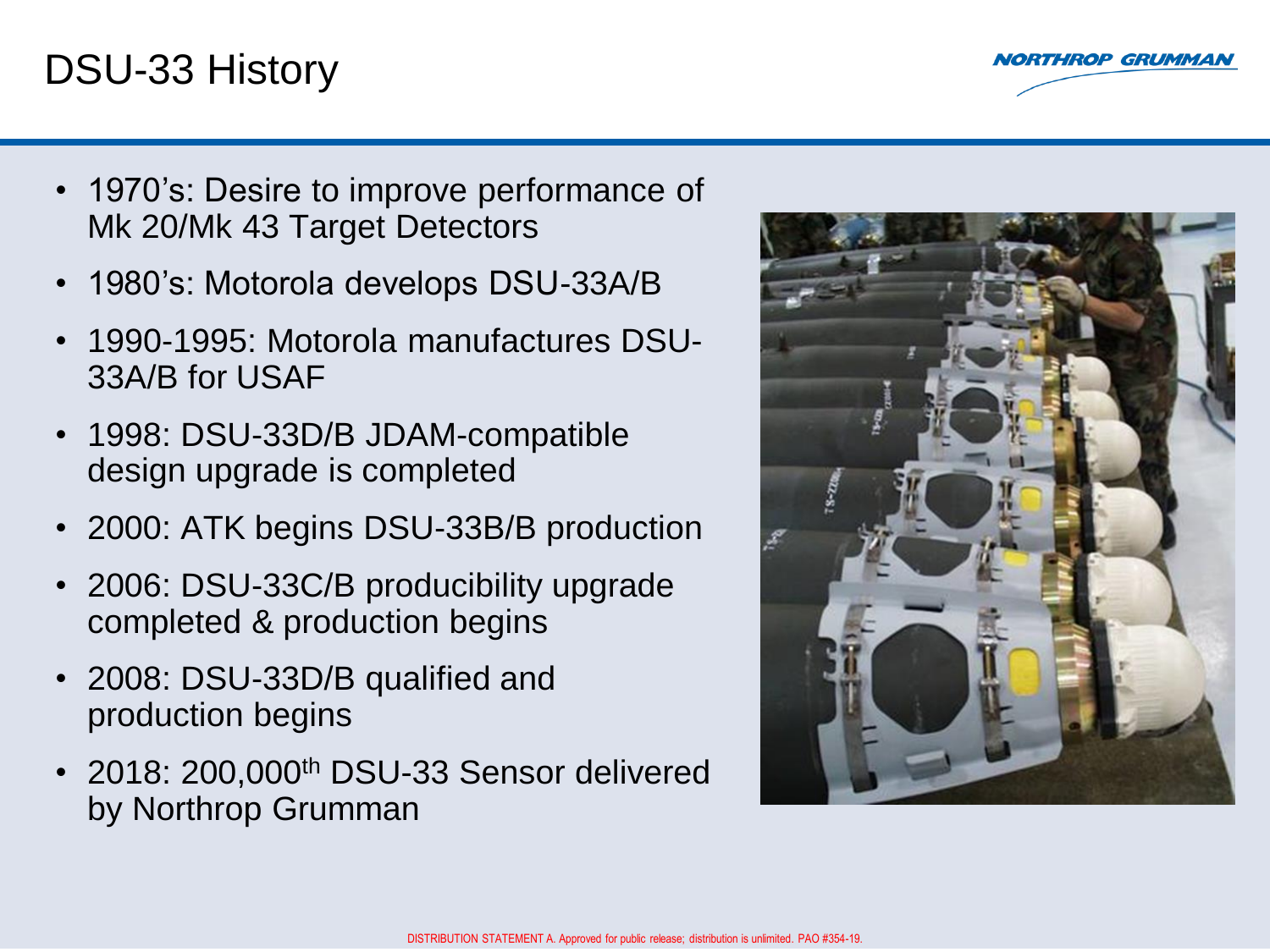# The Challenge: Maintaining Viability Over A Long Production Run



- DSU-33D/B is a mature product in the sustainment phase of it's overall life cycle
	- Both the design and the manufacturing process are well understood
	- C/B and D/B are virtually identical, with > 150,000 produced since 2008
- However, over time multiple factors converge to require changes; even on a stable and successful program like DSU-33:
	- **Obsolescence:** Suppliers drop products & exit markets altogether
	- **Economics:** Increasing costs force changes to maintain profitability
	- **Failures:** A long production run will promote failure mechanisms that likely would never occur during a short program life

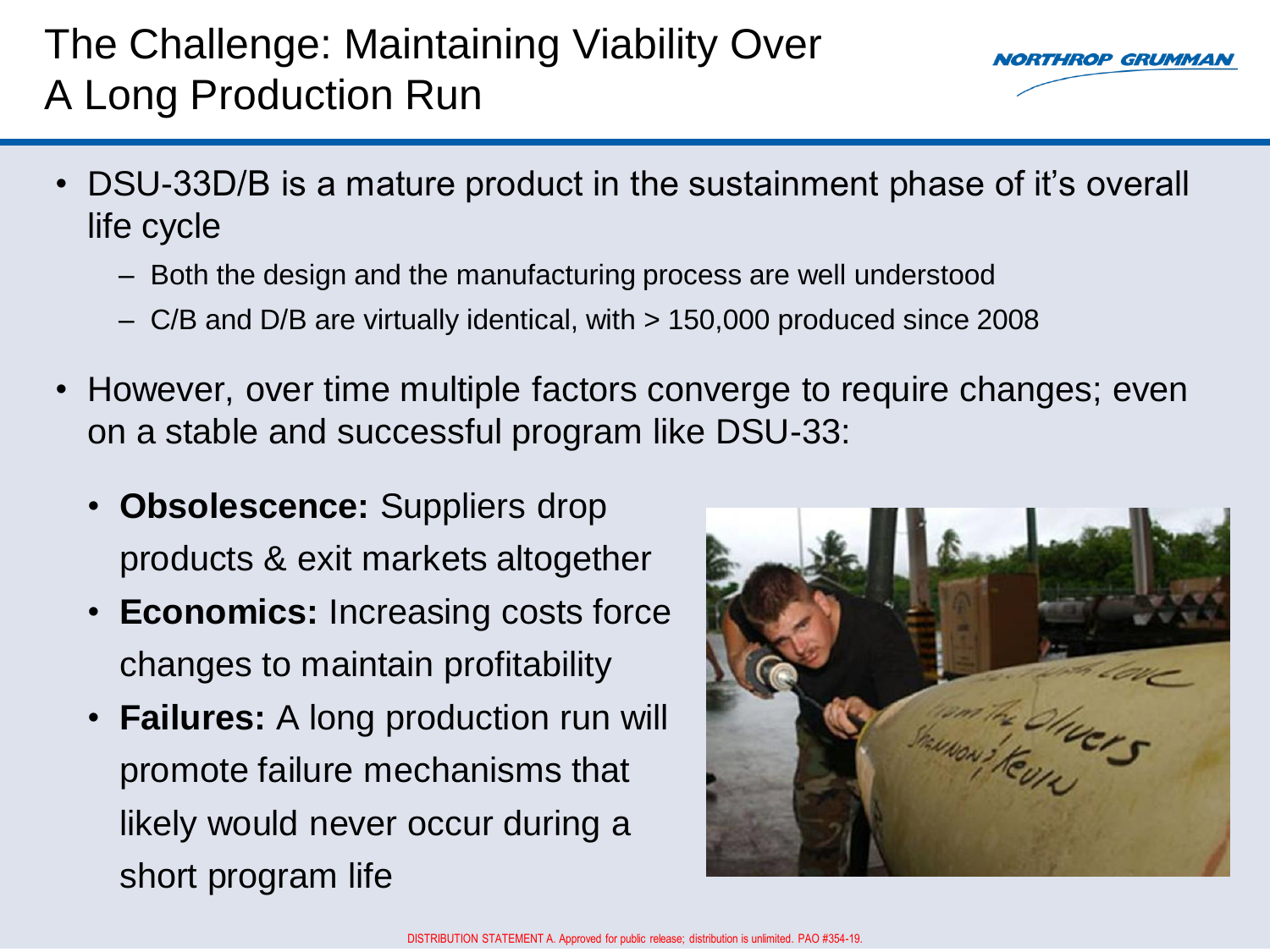### Examples: Obsolescence

- The commercial electronics industry continues to evolve rapidly
- Specific parts become scarce or obsolete; or entire product lines are discontinued
- Situations Northrop Grumman has successfully managed include:
	- Obsolescence of 2 Transistors
	- Obsolescence of 3 Thermistors
- Mitigation strategies included:
	- Monitoring upcoming obsolescence via tools like Part Miner
	- Supplier dialogue
	- End of Life (EOL) buys
	- Selection of alternative parts
	- Qualification of alternatives via Component and Sensor-level testing, and analysis



**HROP GRUMMA**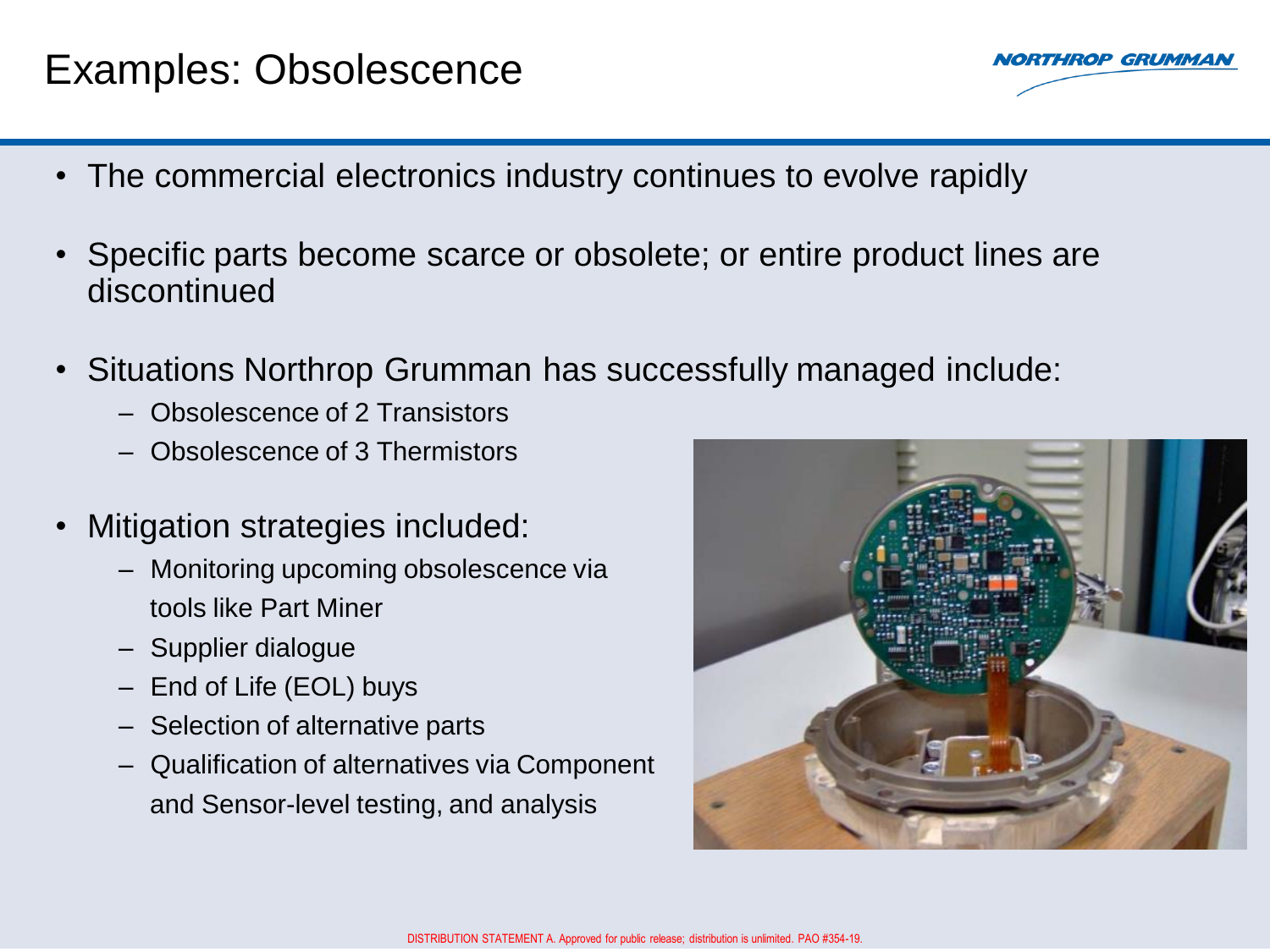#### Examples: Economics

**HROP GRUMMA** 

- Suppliers may increase pricing to the point where a legacy part no longer is affordable
- Supplier quality may deteriorate to the point where their continued use is no longer affordable (e.g. unacceptable costs of nonconformance)
- Situations Northrop Grumman has successfully managed include:
	- Desiccant capsule pricing and quality
	- Pricing of a custom Transistor
- Mitigation strategies included:
	- Selecting and qualifying a COTS **Transistor**
	- Developing and qualifying a custom desiccant pack (shown at right)

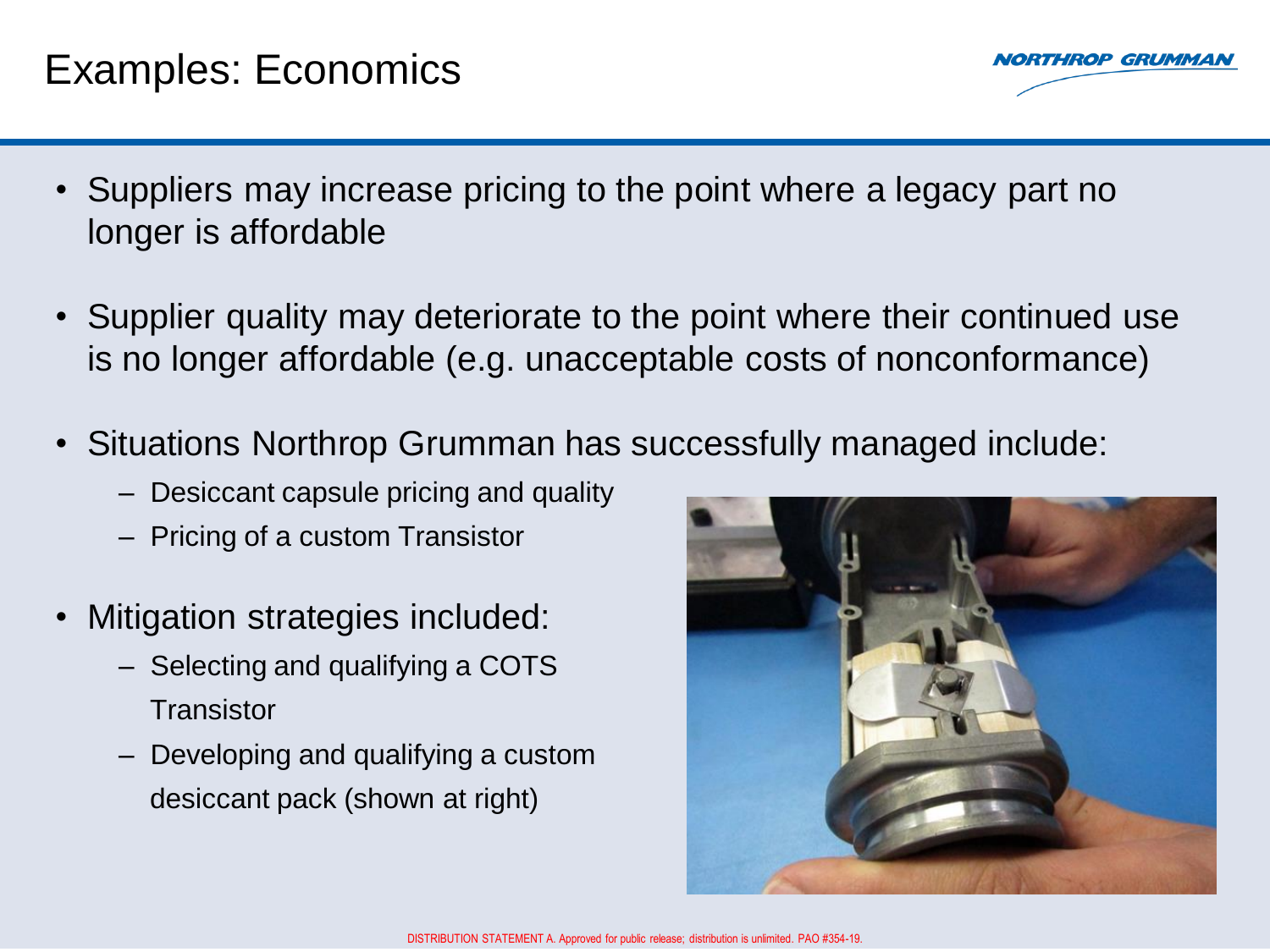### Examples: Failure Mitigation



- Even the most robust product development efforts will be unable to prevent or detect all failure mechanisms
- Long production runs, involving tens or hundreds of thousands of units, inevitably introduce the "Cumulative Effect of Variation Over Time"
- Impact: End-item performance problems will arise during production. Situations Northrop Grumman has successfully managed include:
	- Fire pulse variability
	- Battery Initiation difficulties
- Mitigation strategies include:
	- Revising and clarifying requirements
	- Qualifying an improved Battery and Battery Igniter
	- Screening & binning key components to improve production test yields

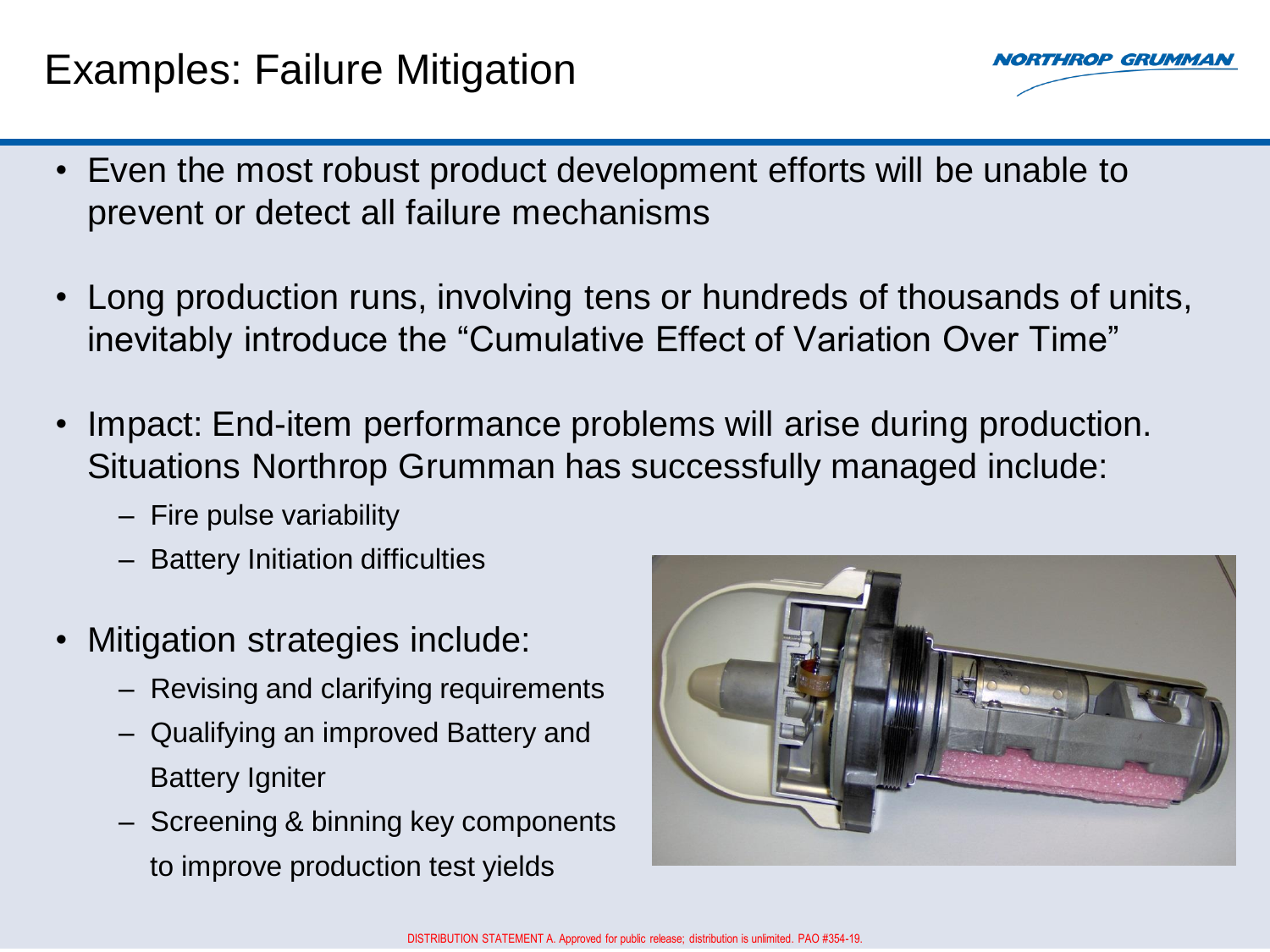### Keys to Success



- **Product Knowledge:** As the Government's industry partner during development and high-rate production of the last 3 DSU models, we understand the Sensor
	- Northrop Grumman has the full-service capability to resolve any issue

#### • **Program Continuity:**

- DSU-33 production has been essentially continuous for almost 19 years
- DSU-33 Support Team staffing has been managed carefully to ensure success

#### • **Customer Support:**

- DSU-33 has always had a strong Government/Contractor IPT
- Ongoing cooperation from the USAF (EAFB and HAFB), Army, and Navy has enabled success
- Frank and open communication has fostered partnership and trust

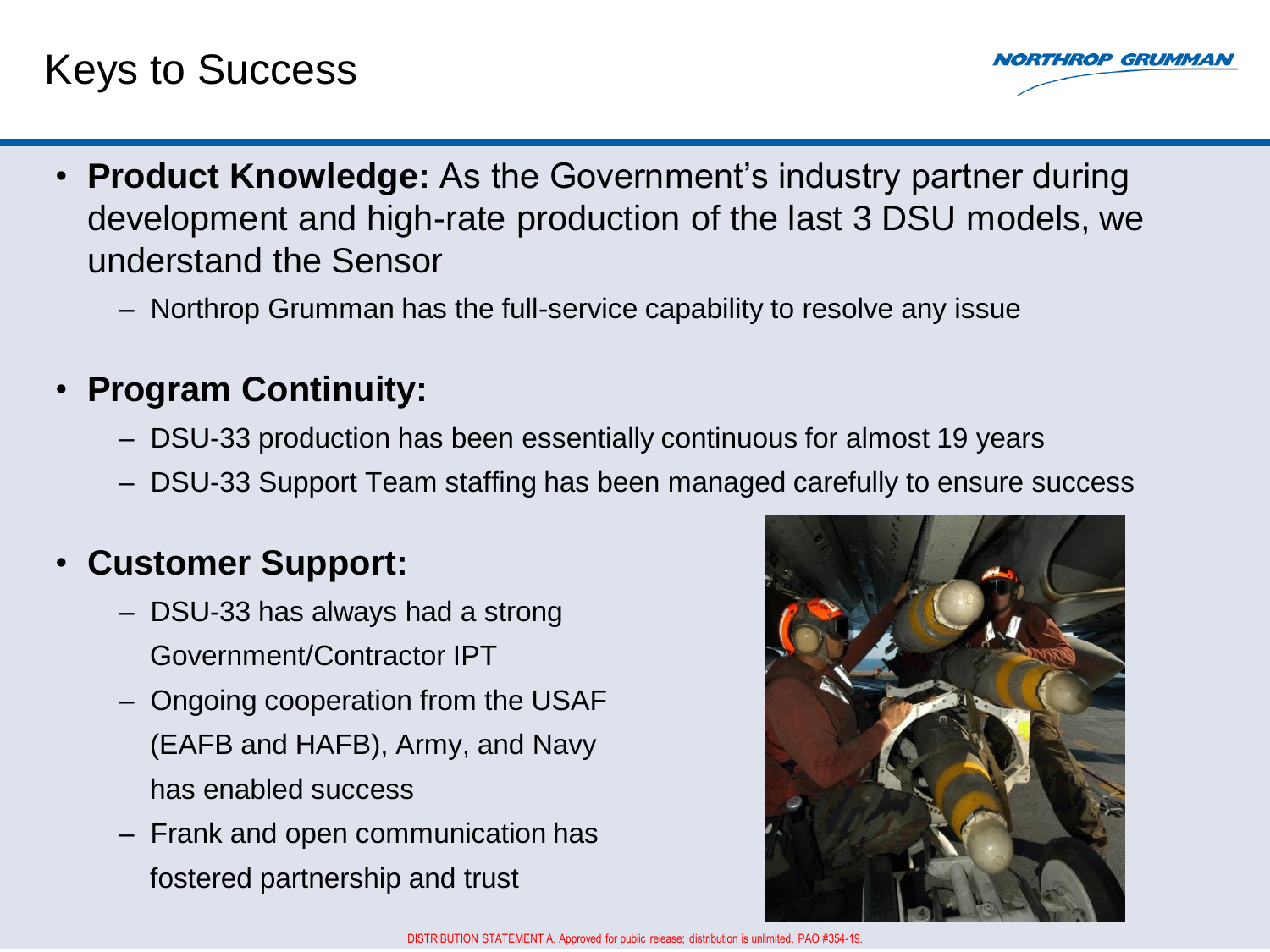

- The program is in the final year of the current U.S. Government FRP4 contract:
	- Deliveries to the USG will conclude in 2020
- International interest remains high, resulting in high likelihood of ongoing commercial sales
- A contingency requiring a future U.S. procurement is possible
- For these reasons, Northrop Grumman is working closely with the Government to ensure that the DSU-33D/B Technical Data Package (TDP) remains up-to-date and viable to support ongoing production
- The DSU-33 production line, Support Team, and experienced supplier base will remain in place for the foreseeable future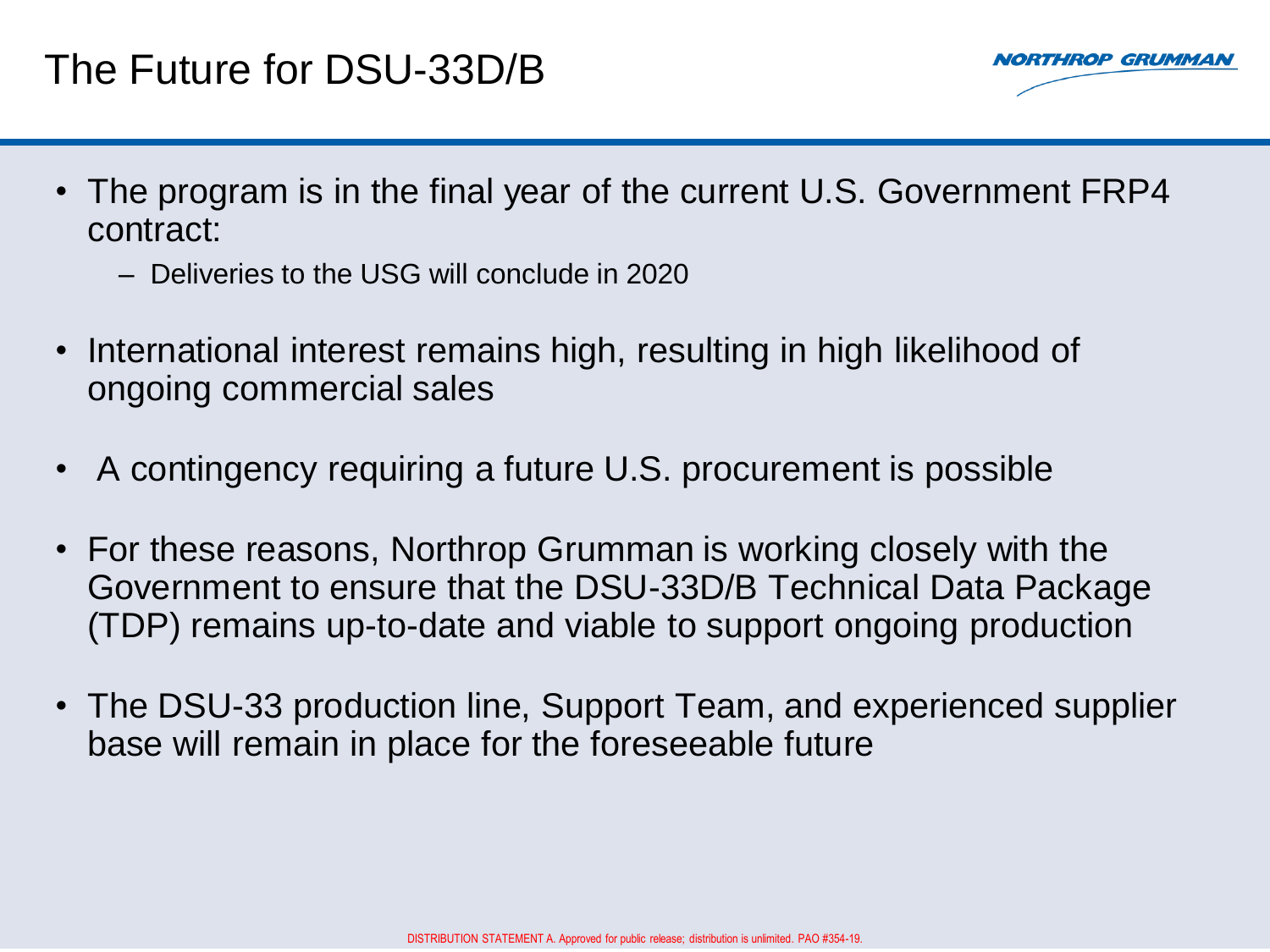#### Summary



- DSU-33 has been one of the most successful air weapon fuzing/sensor programs in the last 40 years
- The program has been successful because of its maturity, supported by ongoing engineering and TDP updates
- Northrop Grumman remains committed to maintaining the capability of the DSU-33D/B to support ongoing customer requirements
- DSU-33 will remain a viable proximity sensor solution for many years
- Thank you!